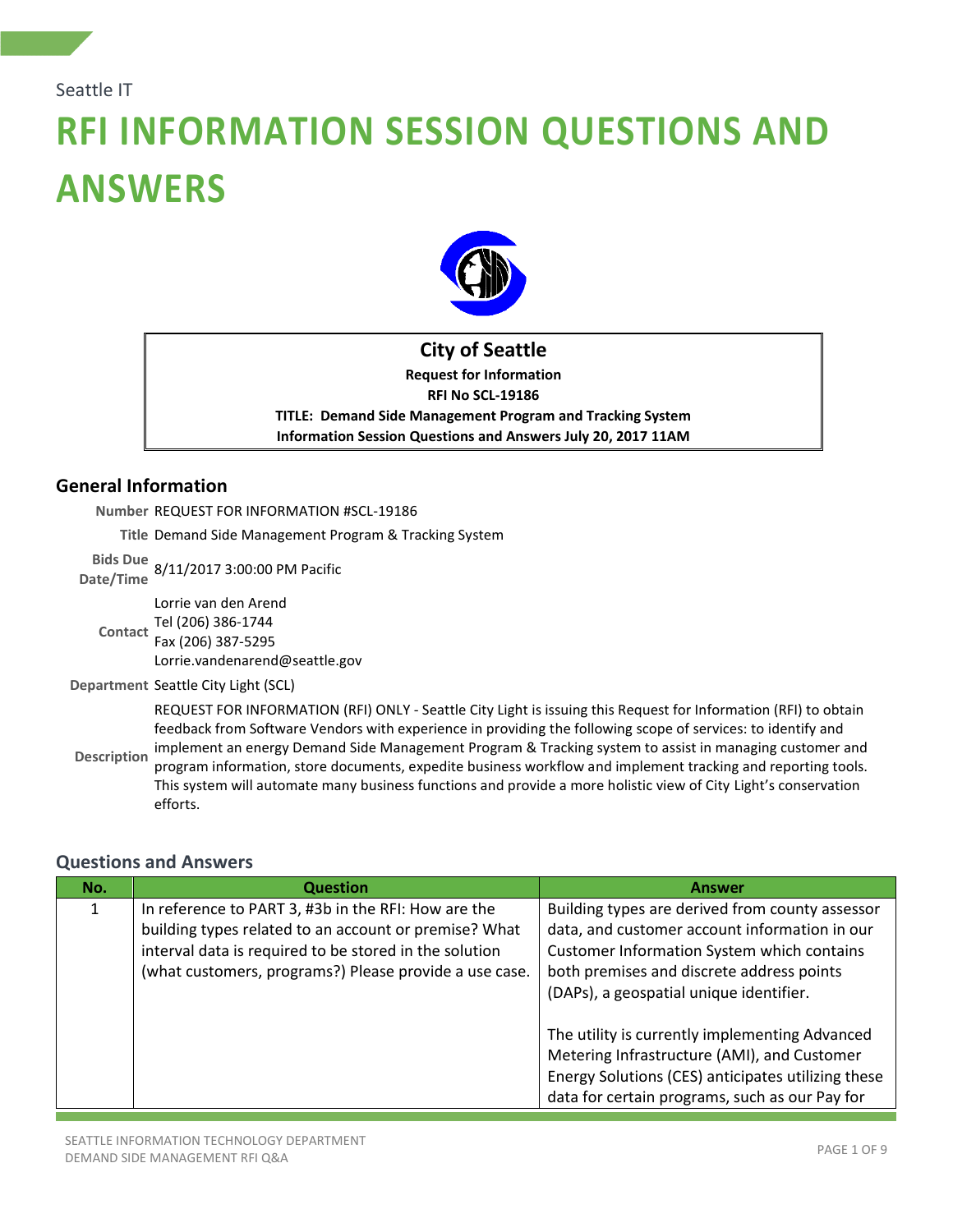|                 |                                                         | Performance pilot. We anticipate needing that       |
|-----------------|---------------------------------------------------------|-----------------------------------------------------|
|                 |                                                         | energy consumption data at a daily level for this   |
|                 |                                                         | program to set performance baselines as well as     |
|                 |                                                         | establish actuals. We are interested in how         |
|                 |                                                         | these data might be linked or stored in the DSM     |
|                 |                                                         | tracking system to provide a high-quality           |
|                 |                                                         | experience for customers and staff.                 |
|                 |                                                         |                                                     |
| $\overline{2}$  | In reference to PART 3, #4a in the RFI: What is the     | We need to be able to extract a roll-up of energy   |
|                 | requirement to continue to pass data through the BPA    | saving data, along with a preset list of additional |
|                 | system?                                                 | data fields required by BPA. This extract can be    |
|                 |                                                         | in .xlsx or .csv format, which will then be         |
|                 |                                                         | imported into BPA's Excel file. There is no         |
|                 |                                                         | integration necessary to meet this requirement.     |
| 3               | Is the \$850K Budget for each year of the contract, or  | This budget is estimated to include the initial     |
|                 | the total contract budget?                              | implementation costs and the first five years of    |
|                 |                                                         | operations and maintenance and/or licensing.        |
|                 |                                                         |                                                     |
| 4               | Does Seattle City Light currently own any enterprise    | No, we only have a customer information             |
|                 | CRM (such as, Microsoft Dynamics)?                      | system (CIS), which is based on Oracle's            |
|                 |                                                         | Customer Care and Billing (CCB) system.             |
| 5               | In reference to 2.2 in the requirements spreadsheet:    | Potential data being pulled into the DSM            |
|                 | What types of data would come from the Building         | tracking system would include building-related      |
|                 | Analytics System to the Tracking System?                | data such as building classification, square        |
|                 |                                                         | footage, contact information of key building        |
|                 |                                                         | staff, etc.                                         |
|                 |                                                         |                                                     |
|                 |                                                         | Data being pushed from DSM to BA would              |
|                 |                                                         | include new and updated building profile            |
|                 |                                                         | information (e.g., square footage, contact          |
|                 |                                                         | information of key building staff) and other        |
|                 |                                                         | project-related information.                        |
| $6\phantom{1}6$ | In reference to 2.4 in the requirements spreadsheet: Is | This requirement has been modified to               |
|                 | data from the RTF integrated or configured in the       | specifically reference the Unit Energy Savings      |
|                 | system? Please expand on this requirement (working      | (UES) data from the Bonneville Power                |
|                 | relationship, what types of integrations would be       | Administration (BPA). The RTF works with BPA        |
|                 | required, etc.)                                         | to create this list. You can find the list here:    |
|                 |                                                         |                                                     |
|                 |                                                         | https://www.bpa.gov/EE/Policy/                      |
|                 |                                                         | Solutions/Pages/default.aspx                        |
|                 |                                                         |                                                     |
|                 |                                                         | These data would need to be uploaded into the       |
|                 |                                                         | system based upon regularly updated and             |
|                 |                                                         | released measure information, likely via a flat     |
|                 |                                                         | file on a regular basis, as the availability of API |
|                 |                                                         |                                                     |
| $\overline{7}$  |                                                         | connectivity is unknown.                            |
|                 | In reference to 10.8 in the requirements spreadsheet:   | The major system in reference here, outside of      |
|                 | Are the relevant databases outside of the solution?     | the solution itself, would be the utility's CIS     |
|                 |                                                         | system, based on Oracle's Customer Care and         |
|                 |                                                         | Billing (CCB) platform. The viability of this       |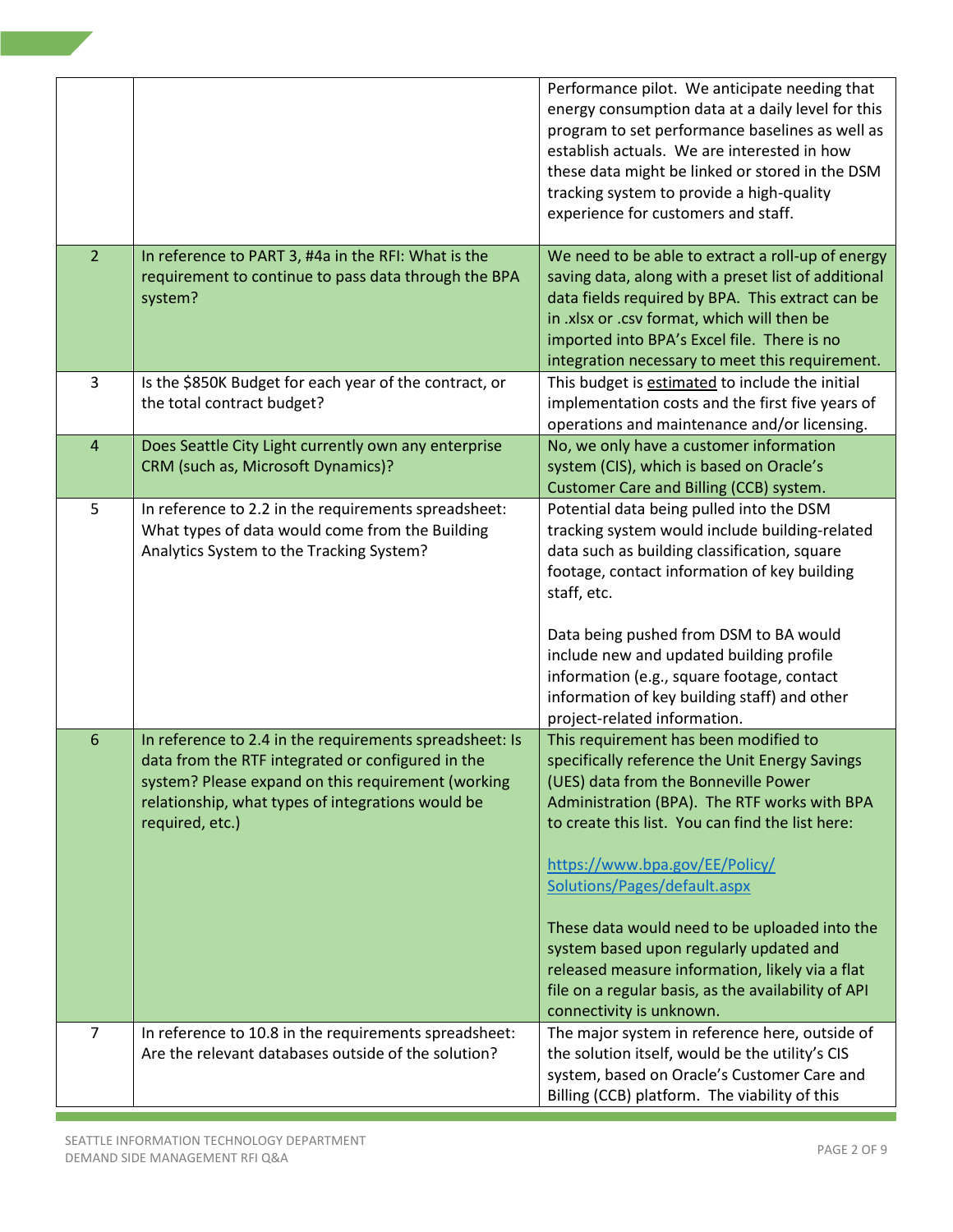| 8  |                                                                                                                                                                            | occurring would be contingent upon City Light<br>and Seattle IT's willingness to allow a two-way<br>transfer between the DSM and CCB. It's also<br>desired to have connection to Summit, the City's<br>financial system, which is based on a PeopleSoft<br>platform.<br>Pacific time.                                                                                                                                                                                                                                                                 |
|----|----------------------------------------------------------------------------------------------------------------------------------------------------------------------------|-------------------------------------------------------------------------------------------------------------------------------------------------------------------------------------------------------------------------------------------------------------------------------------------------------------------------------------------------------------------------------------------------------------------------------------------------------------------------------------------------------------------------------------------------------|
|    | In reference to 18.5 in the requirements spreadsheet:<br>Can you confirm the time zone for phone support? Is it<br>Pacific or Central time?                                |                                                                                                                                                                                                                                                                                                                                                                                                                                                                                                                                                       |
| 9  | How did SCL calculate the estimated budgets for the<br>DSM and BA projects?                                                                                                | These budgets are rough estimates based on<br>research conducted within the industry and<br>other utilities who have implemented similar<br>systems.                                                                                                                                                                                                                                                                                                                                                                                                  |
| 10 | For a staged or phased project delivery, are there<br>business functions, teams, or requirements that are<br>highest priority?                                             | Yes, there are business functions and groups<br>that have a greater impact on Customer Energy<br>Solution's mission, and, thus, have a high<br>priority. In the event of a phased approach,<br>these areas would be prioritized for phase I<br>deployment. Examples of these high priorities<br>include project tracking and reporting for<br>commercial and industrial programs.                                                                                                                                                                     |
| 11 | Can you provide more information about SCL IT's<br>involvement with the proposal to date, and their<br>anticipated role in the project management and<br>delivery process? | The Department of Information Technology for<br>the City of Seattle has been heavily involved in<br>vetting this project and ensuring it complies with<br>all City IT policies and standards. Seattle IT will<br>have representatives on the procurement<br>committee and will provide a technical program<br>manager to work with the business PM and<br>vendor team to facilitate the project and ensure<br>IT resources are available to implement the<br>system in a timely manner. However, this is a<br>Seattle City Light procurement process. |
| 12 | What will the role of the City of Seattle be in this<br>procurement and delivery process?                                                                                  | City of Seattle will have a minimal role in the<br>procurement and delivery process, beyond<br>Seattle IT's stake in the project. City Light has<br>been given the green light to proceed with the<br>procurement of these systems internally, so<br>there will be minimal City of Seattle involvement<br>in this procurement process.                                                                                                                                                                                                                |
| 13 | Do the DSM and BA projects have a senior sponsor in<br>the SCL & City IT departments?                                                                                      | Both the DSM and BA are sponsored within City<br>Light by the director of the Customer Energy<br>Solutions division and have been jointly<br>prioritized in the top ten IT projects on City<br>Light's IT work plan. Seattle IT does not sponsor<br>projects external to their division, but they do<br>provide resources such as project managers to<br>facilitate the implementation of those projects.<br>Seattle IT has been heavily involved in vetting                                                                                          |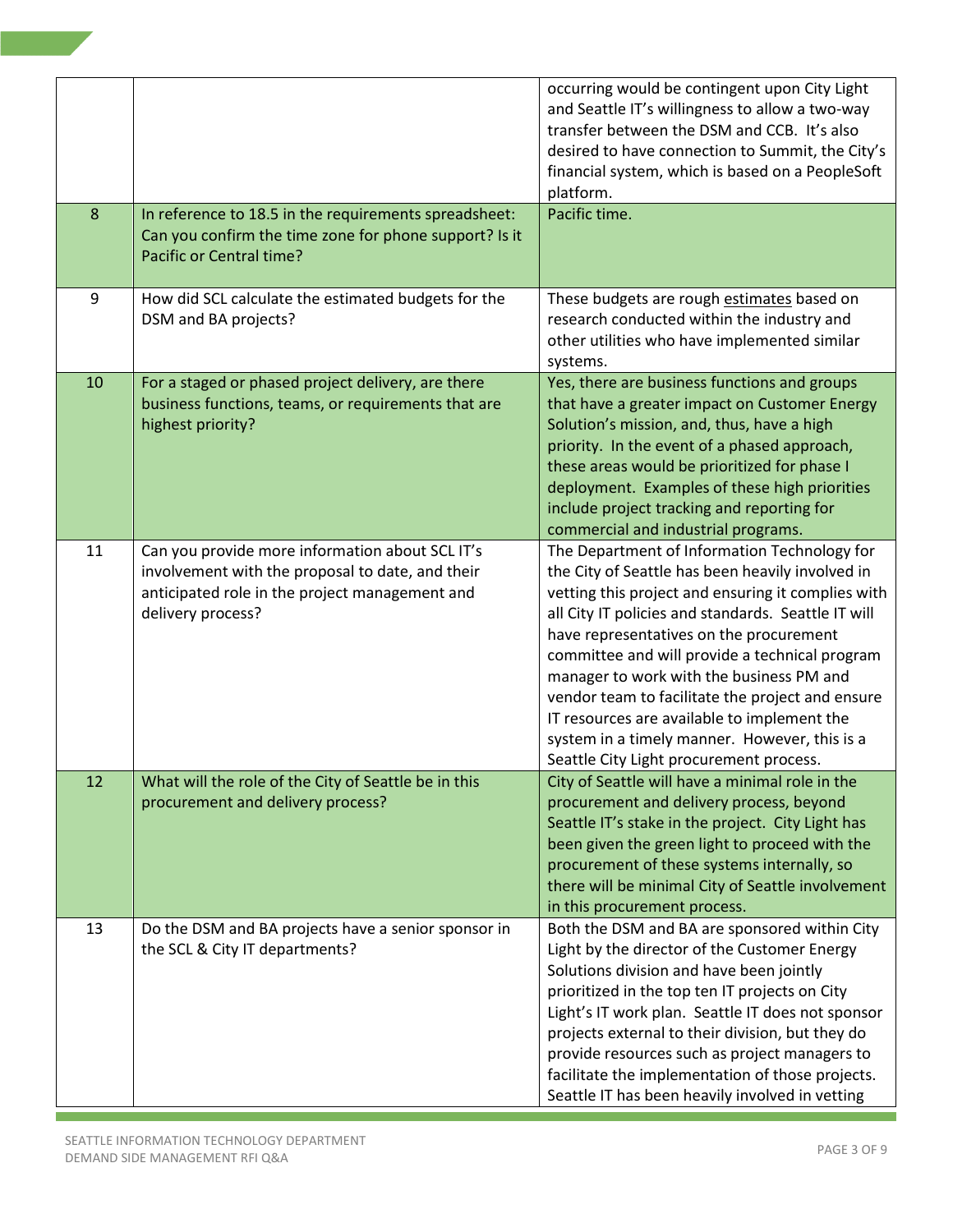|    |                                                                                                            | this project since the early stages and have given                                   |
|----|------------------------------------------------------------------------------------------------------------|--------------------------------------------------------------------------------------|
|    |                                                                                                            | the green light for procurement.                                                     |
| 14 | Can a sample of the existing DSM calculation                                                               | City Light is discussing the possibility of                                          |
|    | workbooks be shared with vendors?                                                                          | providing a sample workbook as part of the                                           |
|    |                                                                                                            | Request for Proposal, but those workbooks                                            |
|    |                                                                                                            | represent the current state of our operations,                                       |
|    |                                                                                                            | and not necessarily the desired future state for                                     |
|    |                                                                                                            | our division.                                                                        |
| 15 | Can you clarify the relationship between EAs and SCL's                                                     | Energy Advisors' (EAs) job duties overlap with                                       |
|    | call center staff, with regard to roles, responsibilities,                                                 | City Light's general call center staff; however,                                     |
|    | and most common calls?                                                                                     | EAs are more focused on providing energy                                             |
|    |                                                                                                            | efficiency advice and highlighting potential                                         |
|    |                                                                                                            | programs for interested customers. While EAs                                         |
|    |                                                                                                            | can and do field general queries (e.g., high bill                                    |
|    |                                                                                                            | complaints), their expertise lies in matching                                        |
|    |                                                                                                            | customers to energy efficiency solutions and                                         |
|    |                                                                                                            | generating leads for our programs to pursue.                                         |
| 16 | Regarding the following question, which appears in<br>both RFI's, could you please provide some additional | These questions are concerned with system<br>redundancies and backup features. These |
|    | content to help answer the question?                                                                       | questions focus on helping City Light craft clear,                                   |
|    |                                                                                                            | meaningful language into the RFPs regarding                                          |
|    | What are best procedures for Emergency<br>$\bullet$                                                        | expectations for both City Light and the vendor                                      |
|    | Response scenarios (i.e., system outage)?                                                                  | during outages, as well as dictated expected                                         |
|    | How should City Light include Emergency<br>$\bullet$                                                       | service levels.                                                                      |
|    | Response requirements within the Scope of                                                                  |                                                                                      |
|    | Work?                                                                                                      |                                                                                      |
|    |                                                                                                            |                                                                                      |
| 17 | Can we add a column to SCLs requirements Matrix                                                            | No. The submittal must follow the requested                                          |
|    | (Embedded Excel doc) in order to show our system's                                                         | format.                                                                              |
|    | capabilities and submit that along with the answers to                                                     |                                                                                      |
|    | the 8 questions asked in the RFI?                                                                          |                                                                                      |
| 18 | Whether companies from Outside USA can apply for                                                           | Companies outside the USA may submit                                                 |
|    | this? (e.g., India or Canada)                                                                              | proposals.                                                                           |
| 19 | Whether we need to come over there for meetings?                                                           | We would expect some level of face-to-face                                           |
| 20 | (e.g., India or Canada)<br>Can we perform the tasks (related to RFP) outside USA?                          | engagement with our vendor.<br>Yes, but again, we expect some level of face-to-      |
|    |                                                                                                            | face engagement with our vendor, and that will                                       |
|    |                                                                                                            | be critical during implementation, UAT, and                                          |
|    |                                                                                                            | training to have vendor staff on site to facilitate                                  |
|    |                                                                                                            | these efforts at critical points in the project.                                     |
| 21 | Can we submit the proposals via email?                                                                     | Email is the only accepted submission format for                                     |
|    |                                                                                                            | RFI responses. All contact with City Light,                                          |
|    |                                                                                                            | including proposal submissions, should be done                                       |
|    |                                                                                                            | through our procurement officer, Lorrie van den                                      |
|    |                                                                                                            | Arend. Her contact is included at the top of this                                    |
|    |                                                                                                            | document.                                                                            |
| 22 | For the DSM Program and Tracking System, is the                                                            | Yes, this is an estimated completion date for full                                   |
|    | critical completed by date of 12/31/2018 referring to                                                      | implementation and operation of the system,                                          |
|    |                                                                                                            | but it is only that, and likely to change once a                                     |

Ξ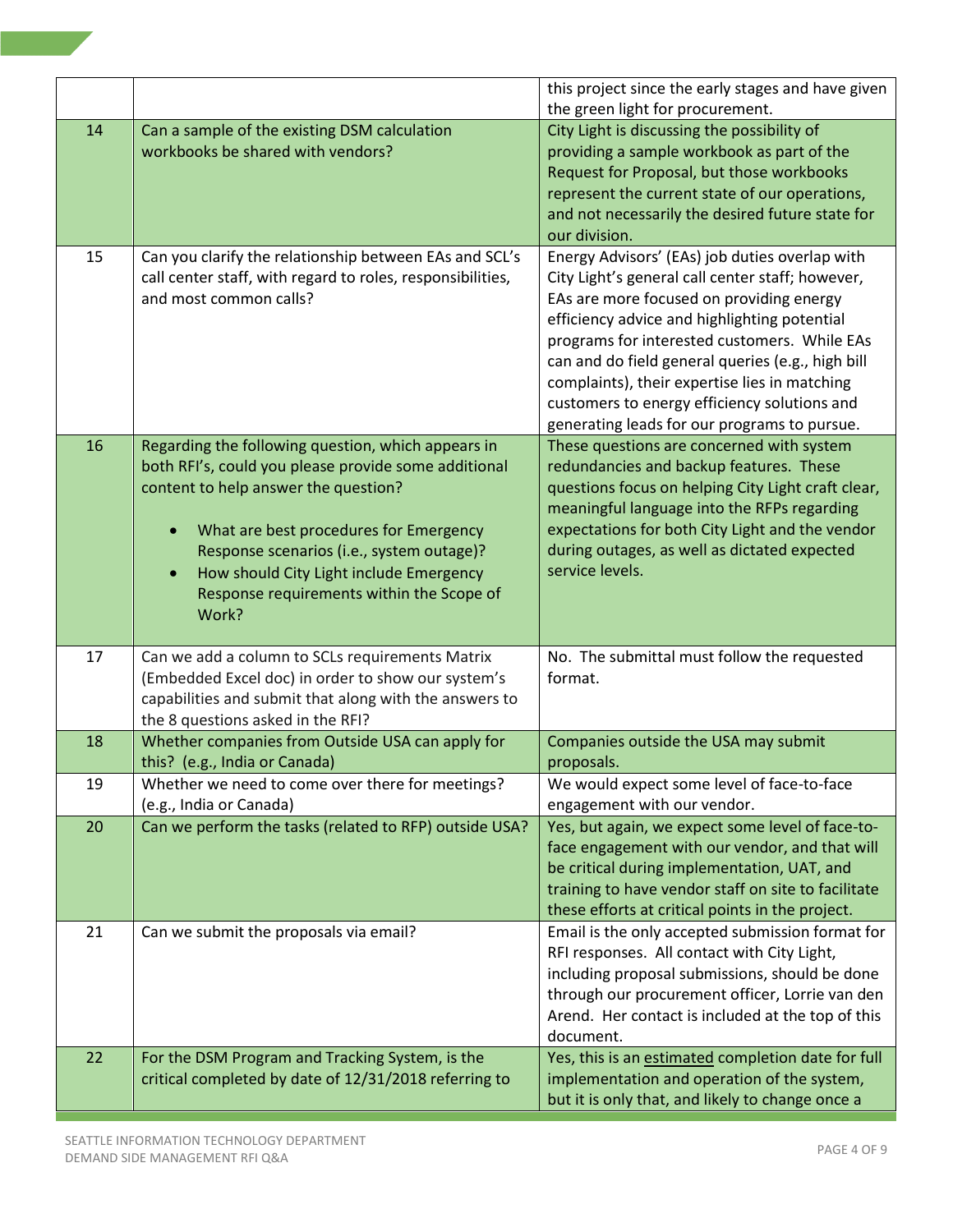|    | when SCL expects full implementation and operation of<br>the system?                                                                                                                                                                                                   | vendor is selected and an implementation plan<br>is outlined.                                                                                                                                                                                                                                                                                             |
|----|------------------------------------------------------------------------------------------------------------------------------------------------------------------------------------------------------------------------------------------------------------------------|-----------------------------------------------------------------------------------------------------------------------------------------------------------------------------------------------------------------------------------------------------------------------------------------------------------------------------------------------------------|
| 23 | What is the City's GIS system? ESRI? Something else?                                                                                                                                                                                                                   | ESRI's ArcGIS Online.                                                                                                                                                                                                                                                                                                                                     |
| 24 | From Part 3 Current Conditions - 3a. Critical Data - you<br>currently have 40 users inputting and extracting<br>information out of your CITS. If the system met the<br>functionality that you hope to have, would you<br>anticipate adding any users? If so, how many? | We would anticipate roughly 80-200 users<br>accessing the system with varying levels of<br>regularity. As we only have 80 individuals in our<br>division, the remaining users would come from<br>other City Light divisions and possibly external<br>users (e.g., trade-allies). It is unlikely that non-<br>CES users would regularly use future system. |
| 25 | Will an attendee list be provided of those firms that<br>attended the information session on July 20?                                                                                                                                                                  | Yes, it has been posted with these Q&A<br>documents.                                                                                                                                                                                                                                                                                                      |

| July 20, 2017 RFI Information Session (IS) Questions |                                                                                                                                                                                                               |                                                                                                                                                                                                                                                                                                                                                                           |
|------------------------------------------------------|---------------------------------------------------------------------------------------------------------------------------------------------------------------------------------------------------------------|---------------------------------------------------------------------------------------------------------------------------------------------------------------------------------------------------------------------------------------------------------------------------------------------------------------------------------------------------------------------------|
| $IS-1$                                               | A number of universities are listed on the presentation<br>and who is Brian Lines is also identified from the<br>University of Kansas. Why they are here? And, why an<br>RFI versus going straight to an RFP. | We'll introduce Brian Lines from the University<br>of Kansas a little later in the presentation. And,<br>these questions should be fully addressed as we<br>move through this presentation.<br>In short, Seattle City Light has hired Brian Lines<br>with the University of Kansas to assist in<br>implementing a Best Value Procurement process<br>within the utility.   |
| $IS-2$                                               | When referring to building-related data, some of that<br>data is static and some is dynamic-what is long term<br>plan to keep data current? For example, uses in<br>buildings could change over time.         | We would update data file twice annually and<br>make corrections as we move through time; we<br>see the dataset as a living document. Try to<br>keep data fresh.                                                                                                                                                                                                          |
| $IS-3$                                               | How does SCL currently collect dynamic data, how to<br>keep data fresh?                                                                                                                                       | For building-related uses - we rely on King<br>County assessor's data. There are limitations to<br>the current system because we received a new<br>flat file every time the data was updated.<br>Because we didn't have access to the source<br>data, our corrections to data errors were never<br>reflected, prompting us to re-correct the same<br>problems repeatedly. |
| $IS-4$                                               | Does SCL use the Commercial Building Stock<br>Assessment data for the current dataset? (Data from<br>the 2014 CBSA)                                                                                           | No - but this is our future vision. SCL has spent<br>significant dollars on studies, evaluations,<br>Commercial Building Stock Assessments, but                                                                                                                                                                                                                           |

 $\sim$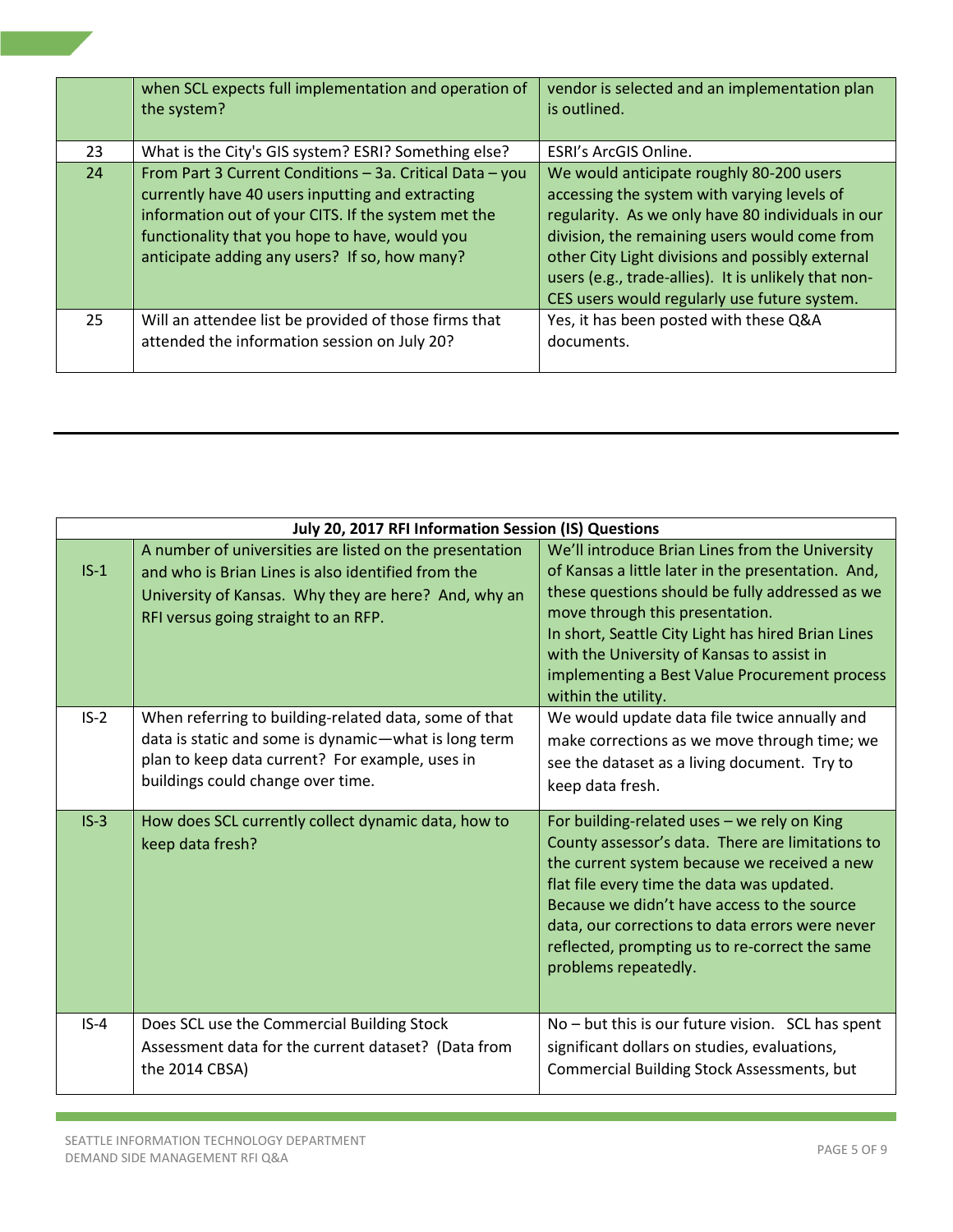|        |                                                                                                                                                                                                                                                                  | data is not readily available. Ideally, the<br>information would be tagged to the building.                                                                                                                                                                                                                                                                                                                                                                                                                                                                              |
|--------|------------------------------------------------------------------------------------------------------------------------------------------------------------------------------------------------------------------------------------------------------------------|--------------------------------------------------------------------------------------------------------------------------------------------------------------------------------------------------------------------------------------------------------------------------------------------------------------------------------------------------------------------------------------------------------------------------------------------------------------------------------------------------------------------------------------------------------------------------|
| $IS-5$ | Capabilities to send data from King County Assessors -<br>are there details to the file that is available from King<br>County. Is this a flat file and how does this connection<br>occur? It would be nice to know so that vendors could<br>respond accordingly. | The PM doesn't know the details of this file<br>available from King County Assessor. Don't<br>know the details on how our current vendor<br>pulls data from the King County Assessor. The<br>current vendor connects with King County<br>Assessor and pulls data twice a year. Would be<br>great if we had a dynamic connection so data<br>would be updated and we'd like to see that<br>detail laid out in proposals/responses.<br>Pat Campbell came back to this question and<br>mentioned that he thought they have an open<br>API for the King County Assessor data. |
| $IS-6$ | You mentioned Benchmarking - would the new system<br>integrated with the City of Seattle's Portfolio Manager<br>system. Would you like to see that in the response?                                                                                              | Yes, we would like to see some sort of linkage<br>functionality in a response. The City has their<br>own Access database for the benchmarking<br>effort and we see value incorporating the data<br>from that system into our Building Analytics<br>system.                                                                                                                                                                                                                                                                                                               |
| $IS-7$ | Why are we doing an RFI upfront? Why are there other<br>university logos on the presentation slide?                                                                                                                                                              | We are going to talk about these questions as<br>we go through the presentation. Today we will<br>walk through the RFI process and preparing for<br>the upcoming RFP process.                                                                                                                                                                                                                                                                                                                                                                                            |
| $IS-8$ | Who these Universities are and why are they involved<br>in this project?                                                                                                                                                                                         | Brian Lines: I'm from the University of Kansas<br>and I'm part of a multi-university research<br>consortium and for the last 20 years we've been<br>trying to figure out the right ways to deliver<br>projects and do that in a way that expert<br>vendors like to deliver projects.<br>Our research gets baked into the RFI and RFP<br>process.<br>We are helping SCL with this process.                                                                                                                                                                                |
| $IS-9$ | Why an RFI upfront?                                                                                                                                                                                                                                              | The City hasn't done this type of project in a<br>long, long time. We've tried to scope this out<br>the best we can and we've attached that in the<br>RFI, but need your input and your review of the<br>scope before the RFP is released. Goal of the<br>RFI is to equip vendors with the opportunity to<br>put together an accurate proposal and plan with<br>minimal contingency or uncertainty.                                                                                                                                                                      |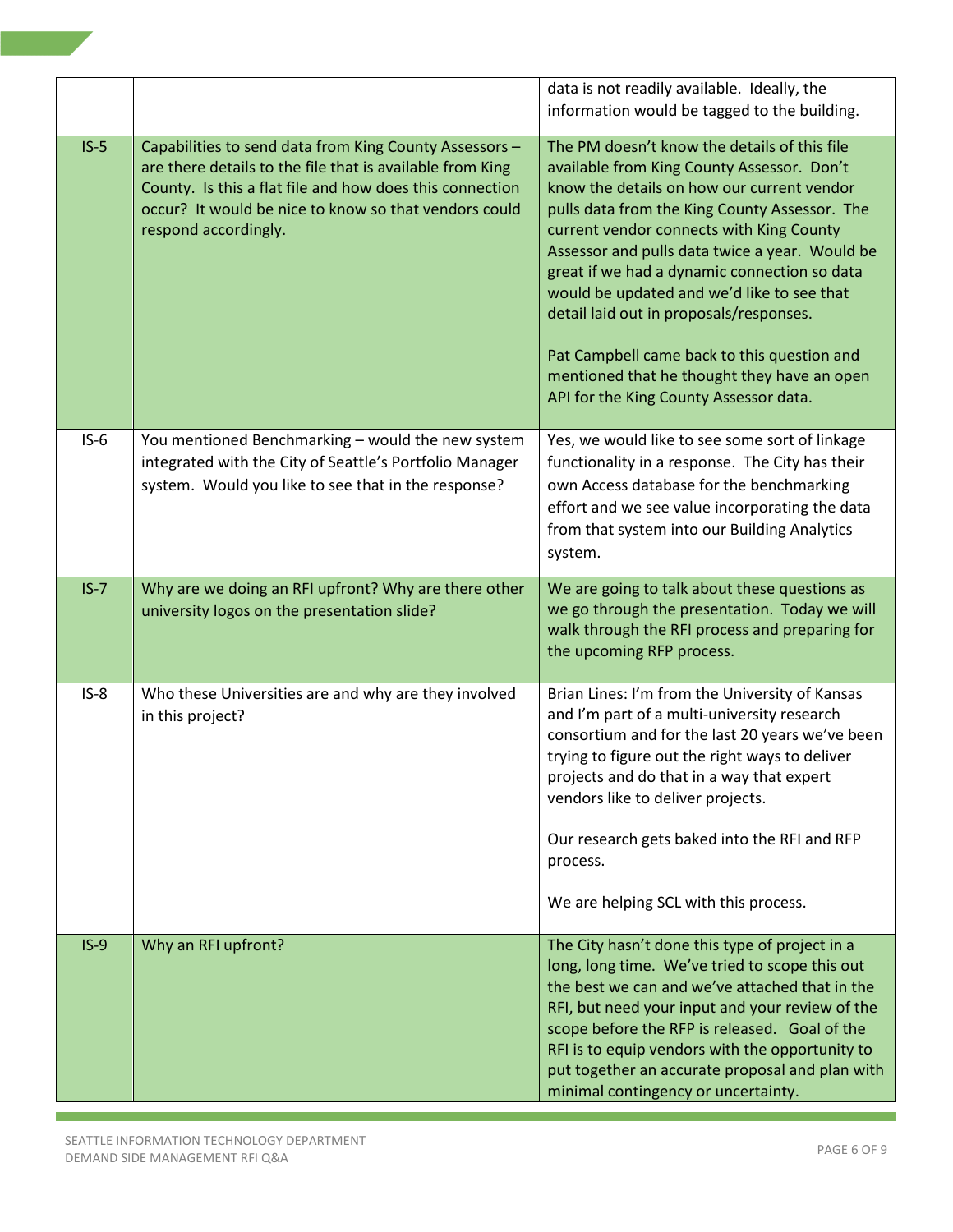|         |                                                                                                                                                                                                                                                                        | Want to make sure that vendors have all the<br>scoping information you need to minimize<br>risk/uncertainty and put together a good<br>proposal and plan.                                                                                                                                                                    |
|---------|------------------------------------------------------------------------------------------------------------------------------------------------------------------------------------------------------------------------------------------------------------------------|------------------------------------------------------------------------------------------------------------------------------------------------------------------------------------------------------------------------------------------------------------------------------------------------------------------------------|
| $IS-10$ | How is SCL project team planning to focus its resources<br>across these two projects given that some individuals<br>might work on both projects? How will SCL balance the<br>need to implement both of these systems with the<br>other work that it needs to get done? | Patrick: These two projects are operational<br>critical for SCL and Seattle IT. We are in<br>negotiations with SCL and Seattle IT go secure<br>sufficient resource commitment to make sure<br>these projects are successful.                                                                                                 |
|         |                                                                                                                                                                                                                                                                        | Brian: Vendors are experts - where have clients<br>not provided resources - where did it go well.<br>Gets clarified in Pre-Award Clarification stage of<br>the Expertise-Driven Project Delivery process.<br>This is your opportunity to specify needs and<br>commit names and time commitments in<br>contract.              |
| $IS-11$ | This is significant change in the RFP process for industry<br>and client group.<br>How long has this effort been under way with your<br>group and SCL and how deep in organization does it go?                                                                         | This is the 2700th project going through this<br>model and we've procured projects worth \$11<br>billion. For us, this is not a new process.                                                                                                                                                                                 |
|         | Is this the first exercise? Are we jumping into a fire $-$ or<br>training exercise?                                                                                                                                                                                    | At SCL, we are into 18 months or almost two<br>years into our contract.                                                                                                                                                                                                                                                      |
|         | What is Brian's long term involvement in this process?                                                                                                                                                                                                                 | Brian and his research team's involvement is<br>facilitating the procurement/scope<br>development, procurement & selection, pre-<br>ward clarification and performance metrics<br>through contracting. (Brian referred to slide 4<br>and mentioned that they are involved in the<br>entire process identified on the slide.) |
|         |                                                                                                                                                                                                                                                                        | We are here to make certain the projects are<br>success. Need to make certain vendors get what<br>they need. There will be a pre-submittal<br>conference to the RFP with more training. Make<br>certain operations team attends.                                                                                             |
|         |                                                                                                                                                                                                                                                                        | Usually ask weekly if we are doing things<br>correctly and on track - 5-15 call                                                                                                                                                                                                                                              |
| $IS-12$ | After project is underway how do we manage change?                                                                                                                                                                                                                     | One - hopefully we are not missing anything<br>major because we are going through this RFI<br>process upfront.                                                                                                                                                                                                               |
|         |                                                                                                                                                                                                                                                                        | Two - We are attempting to minimize risk,<br>uncertainty and change. In the pre-award<br>phase, we will be working with vendor to<br>identify risks and change- we will identify areas<br>for deviation or change.                                                                                                           |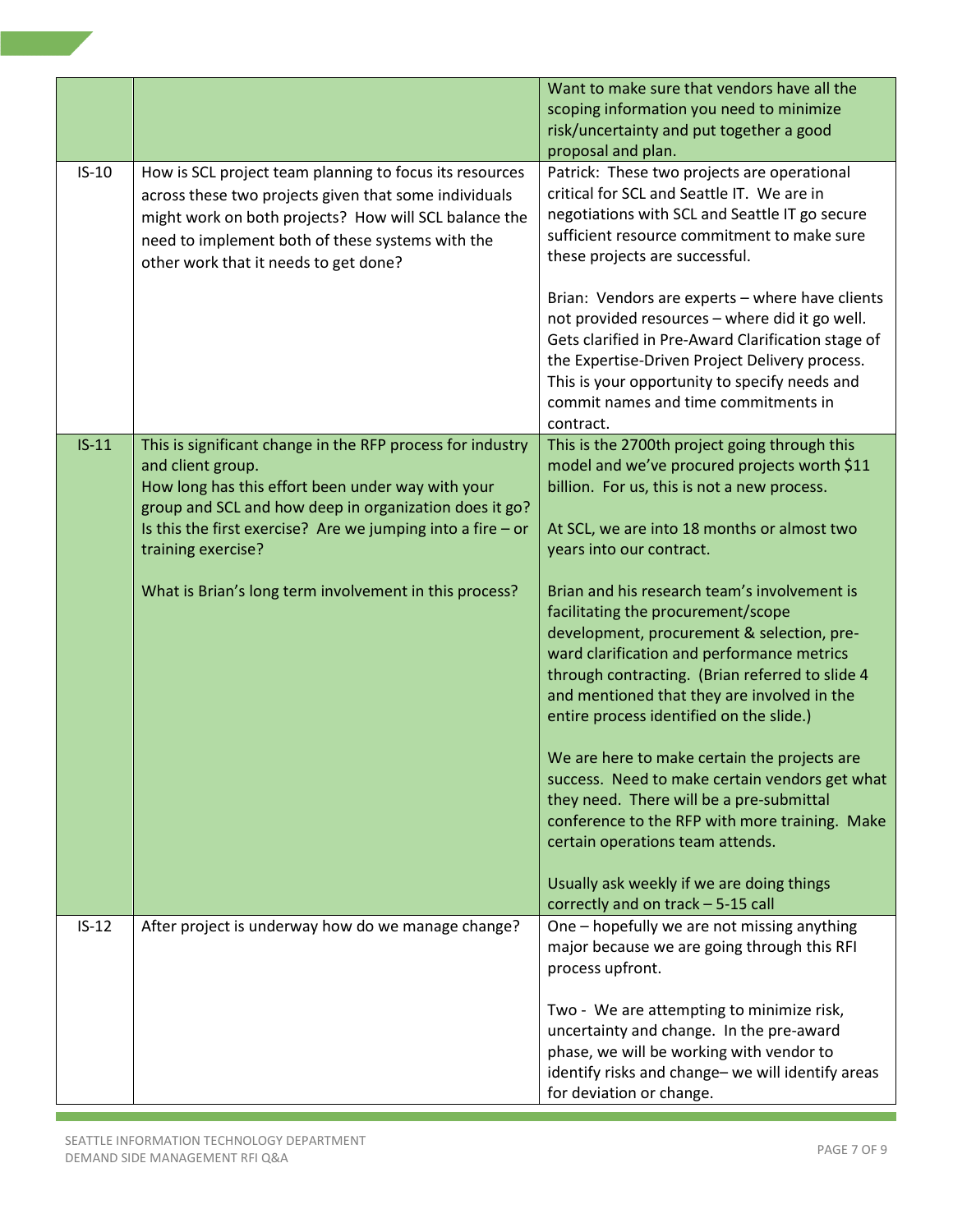|         |                                                                                                                                                   | There are usually very few surprises for change.<br>Typically, don't seen unforeseen changes;<br>however, if something does pop up unforeseen<br>- changes will be dealt as with other projects in<br>negotiating solutions. ne. same as always.<br>However, if it hasn't been identified - it needs to<br>be called out in t report and formal discussion<br>ahead of time.                                                                                                                                                                                             |
|---------|---------------------------------------------------------------------------------------------------------------------------------------------------|--------------------------------------------------------------------------------------------------------------------------------------------------------------------------------------------------------------------------------------------------------------------------------------------------------------------------------------------------------------------------------------------------------------------------------------------------------------------------------------------------------------------------------------------------------------------------|
| $IS-13$ | Is the \$850,000 for both projects?                                                                                                               | There are scopes and estimated budgets<br>associated with each project. The \$850,000 is<br>associated with the DSM project over a five-year<br>period. The Building Analytics project has a two-<br>year budget of \$325,000.<br>In the RFI process, we want to know if these<br>budgets (and schedules) are realistic.                                                                                                                                                                                                                                                 |
| $IS-14$ | A couple times in your presentation, you have used the<br>phrase "if" SCL follows this process.<br>What would cause them to not use this process? | At the time of the pre-submittal conference,<br>there was uncertainty around the procurement<br>mechanism; however, we now have<br>confirmation that we will be using the expedited                                                                                                                                                                                                                                                                                                                                                                                      |
| $IS-15$ | If it doesn't go this full process what will this process                                                                                         | procurement process discussed at the meeting.<br>After the session, SCL learned that it will be                                                                                                                                                                                                                                                                                                                                                                                                                                                                          |
|         | look like?                                                                                                                                        | using this process.                                                                                                                                                                                                                                                                                                                                                                                                                                                                                                                                                      |
|         |                                                                                                                                                   |                                                                                                                                                                                                                                                                                                                                                                                                                                                                                                                                                                          |
| $IS-16$ | Fascinating good stuff<br>Can you share metrics about success and failures with<br>this model?                                                    | We do close out evaluations are on all our<br>projects. We are at 98% customer satisfaction.                                                                                                                                                                                                                                                                                                                                                                                                                                                                             |
| $IS-17$ | What are the performance metrics?<br>Related to the interview process: What is SCL's                                                              | Where it hasn't worked is in the pre-award<br>clarification. How often gotten to this stage and<br>not awarded a contract? Approximately 18 out<br>of 2,700 - about half are in $IT$ - recognized that<br>client did not accurately scope the project to<br>meet their needs and the vendor backed out. In<br>these IT examples, the project was canceled and<br>went out to re-compete. The other 50% of the<br>projects were construction-related and the<br>client that did not have budget to proceed with<br>plan.<br>We recognize the schedule is important to SCL |